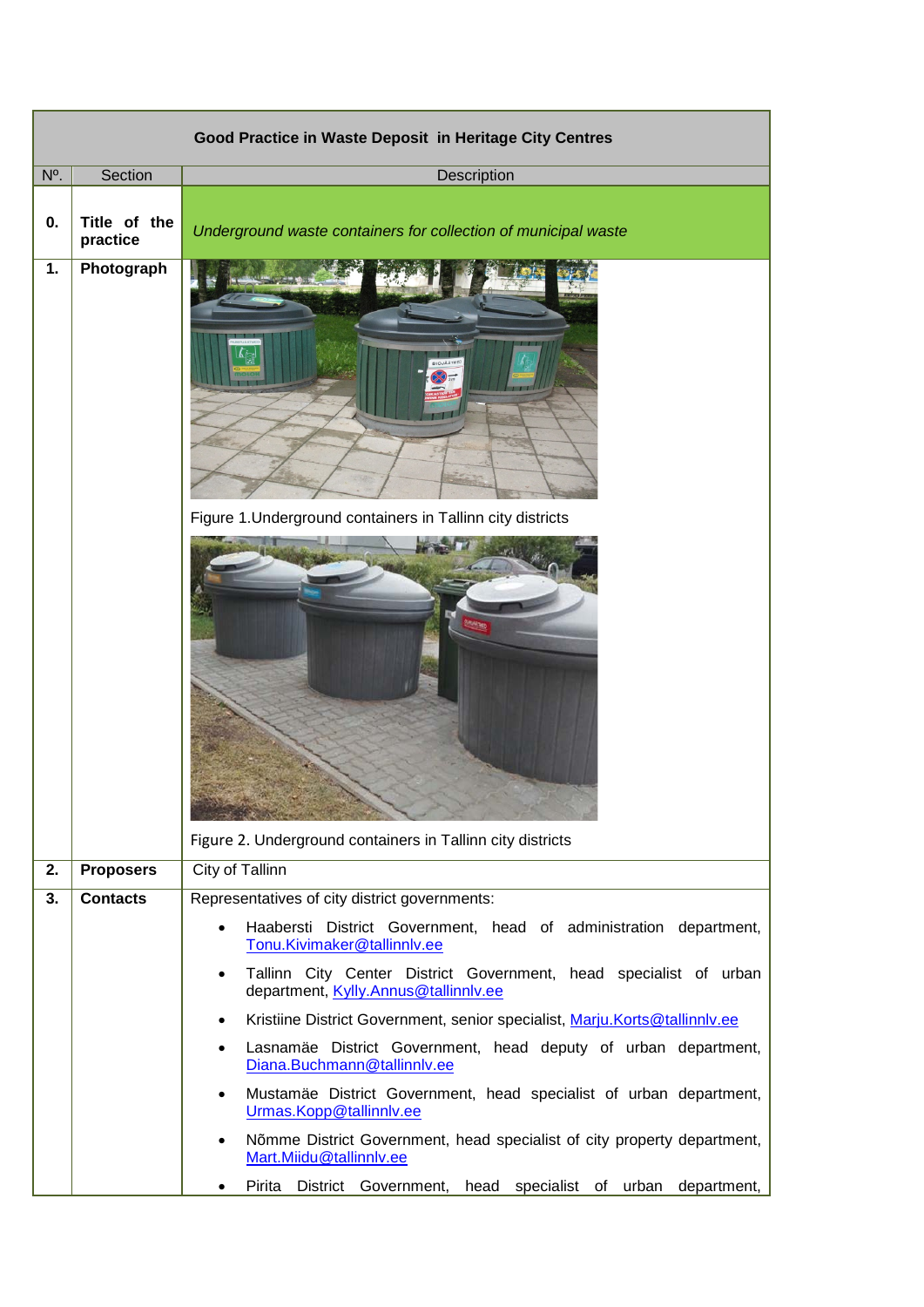|     |                                                                                                                                                                                                                                                                                                                                                                                                                                                                                                                                                                                                             | Merike.Kalam@tallinnlv.ee                                                                                                                                                                                                                                                                                                                                                                                                                                                                                                                                                                                                                                                                                                                                                                                                                                                                  |  |
|-----|-------------------------------------------------------------------------------------------------------------------------------------------------------------------------------------------------------------------------------------------------------------------------------------------------------------------------------------------------------------------------------------------------------------------------------------------------------------------------------------------------------------------------------------------------------------------------------------------------------------|--------------------------------------------------------------------------------------------------------------------------------------------------------------------------------------------------------------------------------------------------------------------------------------------------------------------------------------------------------------------------------------------------------------------------------------------------------------------------------------------------------------------------------------------------------------------------------------------------------------------------------------------------------------------------------------------------------------------------------------------------------------------------------------------------------------------------------------------------------------------------------------------|--|
|     |                                                                                                                                                                                                                                                                                                                                                                                                                                                                                                                                                                                                             | Põhja-Tallinna District Government, head deputy of urban department,<br>$\bullet$<br>Arvo.Soorand@tallinnlv.ee                                                                                                                                                                                                                                                                                                                                                                                                                                                                                                                                                                                                                                                                                                                                                                             |  |
|     |                                                                                                                                                                                                                                                                                                                                                                                                                                                                                                                                                                                                             | Tallinn Environment Department, keskkonnaamet@tallinnlv.ee<br>٠                                                                                                                                                                                                                                                                                                                                                                                                                                                                                                                                                                                                                                                                                                                                                                                                                            |  |
|     |                                                                                                                                                                                                                                                                                                                                                                                                                                                                                                                                                                                                             | Tallinn<br>Municipal<br>Engineering<br><b>Services</b><br>Department,<br>$\bullet$<br>kommunaalamet@tallinnlv.ee                                                                                                                                                                                                                                                                                                                                                                                                                                                                                                                                                                                                                                                                                                                                                                           |  |
| 4.  | <b>Useful links</b>                                                                                                                                                                                                                                                                                                                                                                                                                                                                                                                                                                                         | http://www.tallinn.ee/est/hoovidkorda/ (only in estonian)                                                                                                                                                                                                                                                                                                                                                                                                                                                                                                                                                                                                                                                                                                                                                                                                                                  |  |
| 5.  | <b>Start date</b>                                                                                                                                                                                                                                                                                                                                                                                                                                                                                                                                                                                           | 2005                                                                                                                                                                                                                                                                                                                                                                                                                                                                                                                                                                                                                                                                                                                                                                                                                                                                                       |  |
| 6.  | <b>Activities'</b><br>state of the<br>art                                                                                                                                                                                                                                                                                                                                                                                                                                                                                                                                                                   | Ongoing                                                                                                                                                                                                                                                                                                                                                                                                                                                                                                                                                                                                                                                                                                                                                                                                                                                                                    |  |
| 7.  | Location                                                                                                                                                                                                                                                                                                                                                                                                                                                                                                                                                                                                    | City of Tallinn                                                                                                                                                                                                                                                                                                                                                                                                                                                                                                                                                                                                                                                                                                                                                                                                                                                                            |  |
| 8.  | <b>Inhabitants</b><br>in the area                                                                                                                                                                                                                                                                                                                                                                                                                                                                                                                                                                           | 445 000                                                                                                                                                                                                                                                                                                                                                                                                                                                                                                                                                                                                                                                                                                                                                                                                                                                                                    |  |
| 9.  | Description of the practice                                                                                                                                                                                                                                                                                                                                                                                                                                                                                                                                                                                 |                                                                                                                                                                                                                                                                                                                                                                                                                                                                                                                                                                                                                                                                                                                                                                                                                                                                                            |  |
|     | Origin:                                                                                                                                                                                                                                                                                                                                                                                                                                                                                                                                                                                                     |                                                                                                                                                                                                                                                                                                                                                                                                                                                                                                                                                                                                                                                                                                                                                                                                                                                                                            |  |
|     | In Tallinn, it is a waste holder obligation to own enough waste containers (containers are not<br>owned by the city). Underground containers are alternative solution instead of regular wheelie bins.<br>Underground containers blend in to the surrounding milieu much better than ordinary plastic<br>wheelie containers, they have lot of different exterior options and they are significantly hygienic.<br>Similar to the waste storehouses city of Tallinn also supports apartment associations up to 70% of<br>payments to set up underground containers within the project "Fix up the courtyard". |                                                                                                                                                                                                                                                                                                                                                                                                                                                                                                                                                                                                                                                                                                                                                                                                                                                                                            |  |
|     |                                                                                                                                                                                                                                                                                                                                                                                                                                                                                                                                                                                                             | Development and Timescale:                                                                                                                                                                                                                                                                                                                                                                                                                                                                                                                                                                                                                                                                                                                                                                                                                                                                 |  |
|     | Since 2005 apartment associations have set up over 400 underground containers. Usually one<br>apartment association owns 3 containers (for residual waste, biodegradable waste and<br>paper/carton). The size of the containers varies from 1,3 $m^3$ to 5 $m^3$ .                                                                                                                                                                                                                                                                                                                                          |                                                                                                                                                                                                                                                                                                                                                                                                                                                                                                                                                                                                                                                                                                                                                                                                                                                                                            |  |
|     | Actors involved:                                                                                                                                                                                                                                                                                                                                                                                                                                                                                                                                                                                            |                                                                                                                                                                                                                                                                                                                                                                                                                                                                                                                                                                                                                                                                                                                                                                                                                                                                                            |  |
|     | <b>Tallinn City DistrictGovernments</b><br>$\bullet$                                                                                                                                                                                                                                                                                                                                                                                                                                                                                                                                                        |                                                                                                                                                                                                                                                                                                                                                                                                                                                                                                                                                                                                                                                                                                                                                                                                                                                                                            |  |
|     | $\bullet$                                                                                                                                                                                                                                                                                                                                                                                                                                                                                                                                                                                                   | TallinnUrban Planning Department<br><b>Tallinn Environment Department</b>                                                                                                                                                                                                                                                                                                                                                                                                                                                                                                                                                                                                                                                                                                                                                                                                                  |  |
|     | ٠                                                                                                                                                                                                                                                                                                                                                                                                                                                                                                                                                                                                           | Municipal Engineering Services Department                                                                                                                                                                                                                                                                                                                                                                                                                                                                                                                                                                                                                                                                                                                                                                                                                                                  |  |
|     | Legal framework:                                                                                                                                                                                                                                                                                                                                                                                                                                                                                                                                                                                            |                                                                                                                                                                                                                                                                                                                                                                                                                                                                                                                                                                                                                                                                                                                                                                                                                                                                                            |  |
|     |                                                                                                                                                                                                                                                                                                                                                                                                                                                                                                                                                                                                             | It is not mandatory to set up underground containers, but it is recommended. Containers have to<br>be located on waste holders immovable.                                                                                                                                                                                                                                                                                                                                                                                                                                                                                                                                                                                                                                                                                                                                                  |  |
|     |                                                                                                                                                                                                                                                                                                                                                                                                                                                                                                                                                                                                             | Financial framework: (activities' cost, activities' revenues (if any), model/s of financing used)                                                                                                                                                                                                                                                                                                                                                                                                                                                                                                                                                                                                                                                                                                                                                                                          |  |
|     |                                                                                                                                                                                                                                                                                                                                                                                                                                                                                                                                                                                                             | Tallinn City Government supports the set up of underground containers since year 2005. Due to<br>big interest of apartment associations the city of Tallinn decided to continue the support. That is<br>why in year 2006 came into force regulation of procedure of supporting apartment associations<br>with project "Fix up the courtyards". Apartment associations can apply support up to 70 % of<br>payments in framework of project "Fix up the courtyards" to set up underground containers. In last<br>11 years Tallinn City Government has allocated to the project "Fix up the courtyards" from cities<br>budget more than 8 million euros. The project "Fix up the courtyards" is very successful and<br>interest of apartment associations has increased every year. In year 2017 city of Tallinn is planning<br>to support the project with 502 500 euros from cities budget. |  |
| 10. | <b>Results</b>                                                                                                                                                                                                                                                                                                                                                                                                                                                                                                                                                                                              |                                                                                                                                                                                                                                                                                                                                                                                                                                                                                                                                                                                                                                                                                                                                                                                                                                                                                            |  |